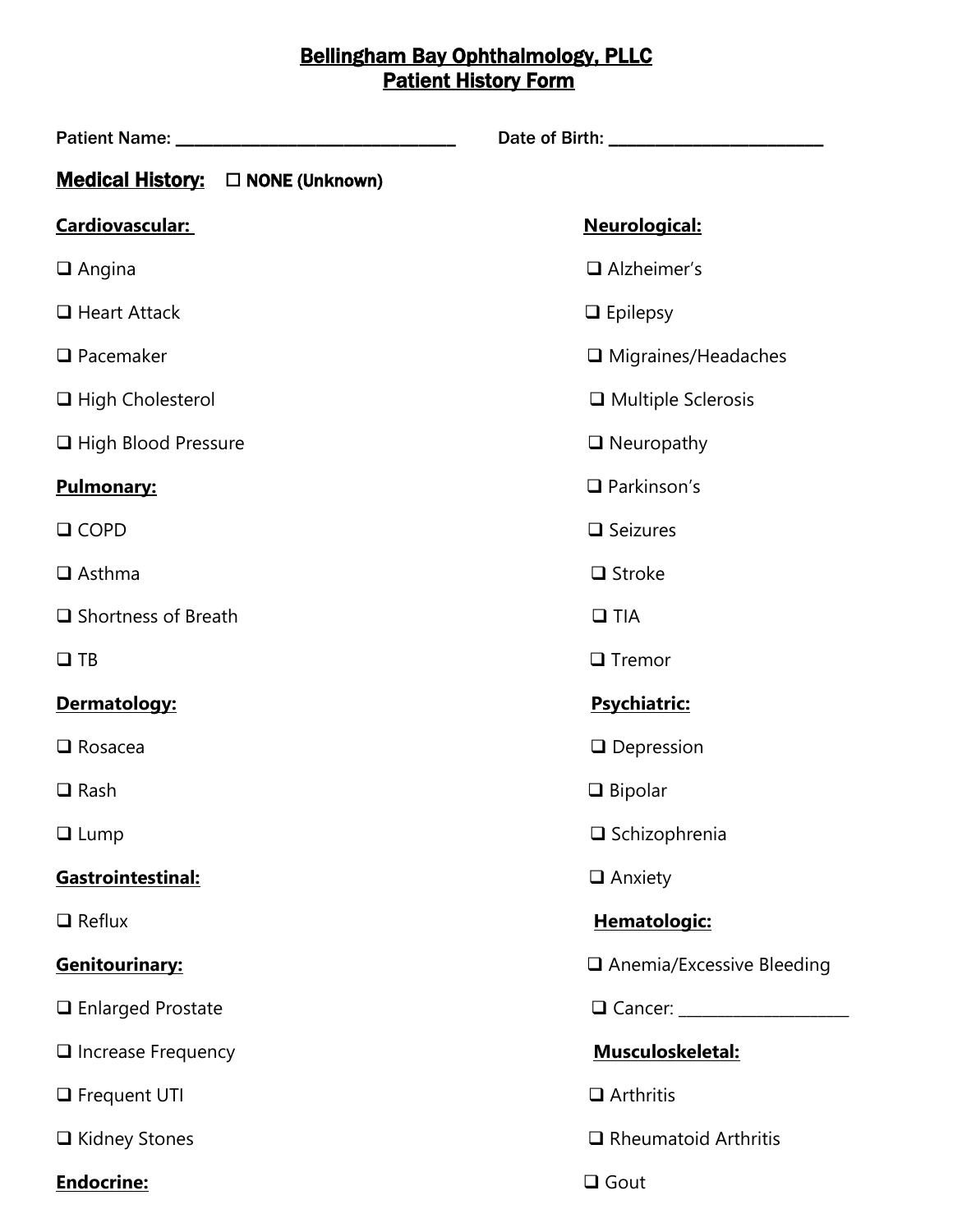| $\Box$ Diabetes - HA1C? |  |
|-------------------------|--|
|-------------------------|--|

 $\Box$  Thyroid Disease TURN OVER

Patient Name: \_\_\_\_\_\_\_\_\_\_\_\_\_\_\_\_\_\_\_\_\_\_\_\_\_\_\_\_\_\_ Date of Birth: \_\_\_\_\_\_\_\_\_\_\_\_\_\_\_\_\_\_\_\_\_\_\_

| Surgical Eye History: □ NONE | Allergies to Medications: $\Box$ NONE |
|------------------------------|---------------------------------------|
| Name Of Surgery / Date       | <b>Medication</b>                     |
|                              |                                       |
|                              |                                       |
|                              |                                       |
|                              |                                       |
|                              |                                       |
|                              |                                       |
|                              |                                       |

# Medications Currently Taking:  $\Box$  See attached list provided  $\Box$  NONE

| <b>Name of Medication</b> | <b>Name of Medication</b> |
|---------------------------|---------------------------|
|                           |                           |
|                           |                           |
|                           |                           |

### **Social History:**

|  | Tobacco Use: □ Current □ Past Smoker □ Never |  |                                                                                                               |
|--|----------------------------------------------|--|---------------------------------------------------------------------------------------------------------------|
|  |                                              |  | Alcohol Use: $\Box$ None $\Box$ Less than 1 drink daily $\Box$ 1-2 drinks daily $\Box$ 3 or more drinks daily |

# Family History: Any blood relative with the following  $\square$  Adopted (unknown history)  $\square$  NONE

|           | <b>Amblyopia (crossed or lazy eye):</b>       |                                                               |  |
|-----------|-----------------------------------------------|---------------------------------------------------------------|--|
|           |                                               | $\Box$ Parent $\Box$ Sibling $\Box$ Child $\Box$ Other - who? |  |
|           |                                               |                                                               |  |
| Glaucoma: |                                               |                                                               |  |
|           |                                               | $\Box$ Parent $\Box$ Sibling $\Box$ Child $\Box$ Other - who? |  |
|           |                                               |                                                               |  |
|           | <b>Retinal Disease or Retinal Detachment:</b> |                                                               |  |
|           |                                               | $\Box$ Parent $\Box$ Sibling $\Box$ Child $\Box$ Other - who? |  |
|           |                                               |                                                               |  |
|           |                                               |                                                               |  |
|           | <b>Strabismus (misalignment of eyes):</b>     |                                                               |  |
|           |                                               | $\Box$ Parent $\Box$ Sibling $\Box$ Child $\Box$ Other - who? |  |
|           |                                               |                                                               |  |
| Diabetes: |                                               |                                                               |  |
|           |                                               | □ Parent □ Sibling □ Child □ Other - who? ___________         |  |
|           |                                               |                                                               |  |
|           | <b>Macular Degeneration:</b>                  |                                                               |  |
|           |                                               | $\Box$ Parent $\Box$ Sibling $\Box$ Child $\Box$ Other - who? |  |